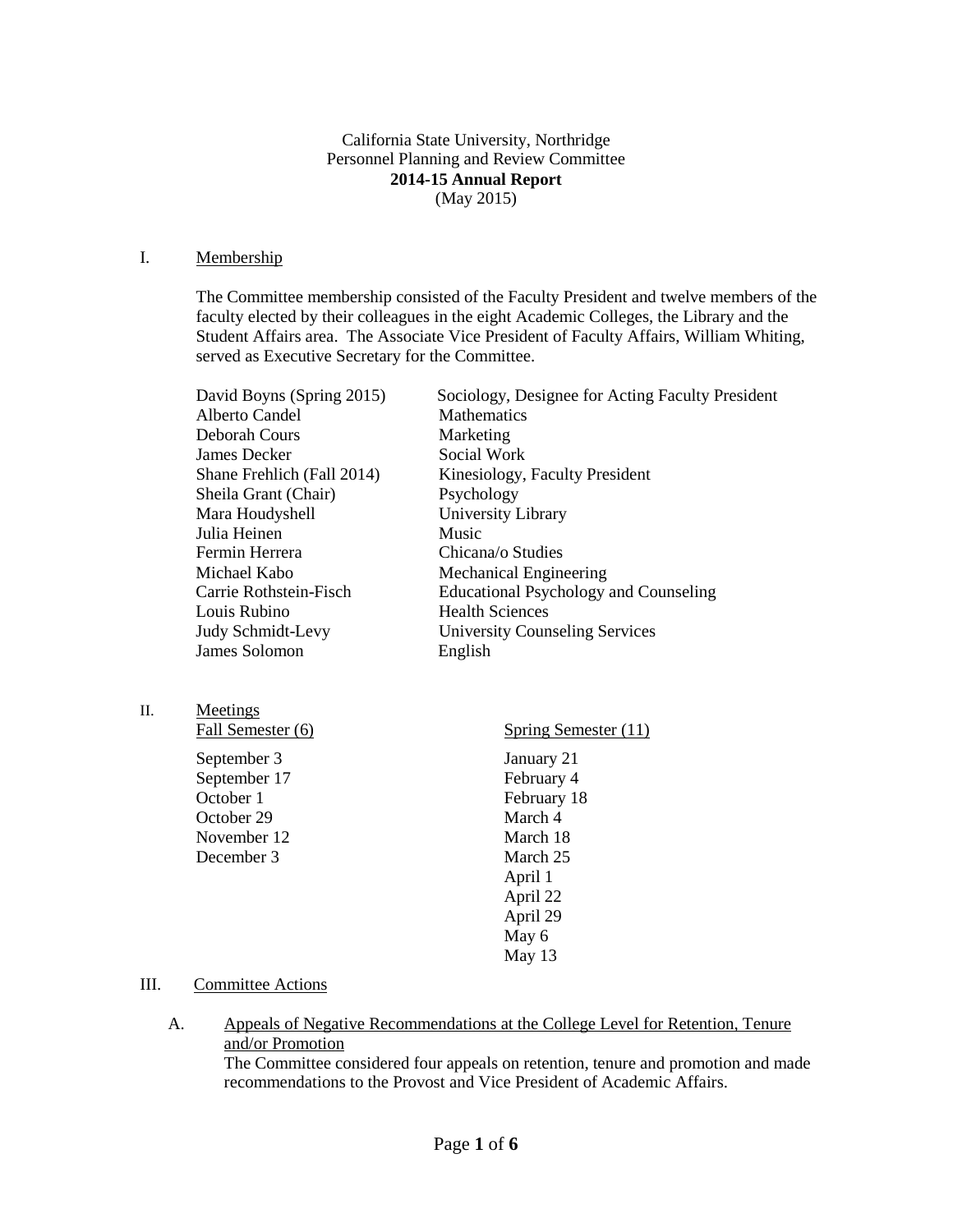- B. Approval of 2015-2016 Academic Year Calendar of Personnel Actions A proposed calendar for 2015-2016 personnel actions was approved.
- C. Review of Proposed PP&R Meeting Dates 2015-2016 The committee reviewed and approved the proposed PP&R meeting dates for 2015-2016.
- D. Recommendation of Candidates for Emeritus Status Twenty-six (26) senior tenured faculty members who retired during the 2014-15 year or earlier were recommended for Emeritus status. (Attachment A).
- E. Search and Screen Committees

The report of the Search and Screen Committee for the Associate Vice President for Student Access and Support Services that concluded during the 2014-2015 academic year was reviewed and approved.

The search for the Provost and Vice President for Faculty Affairs was not concluded by the end of the 2014-15 academic year.

The search for the Associate Dean for the Library was approved as an internal search to the CSU system during the 2014-2015 academic year.

- F. Review of College and Department Personnel Procedures Eleven (11) sets of department personnel procedures were submitted to PP&R for review. Eleven new or revised sets of procedures were approved pending revisions and receipt of clean electronic copies, and one set of procedures was approved pending receipt of a clean electronic copy. Four reviews were not completed. (Attachment B).
- G. Review of Department Post Tenure Review Procedures Seven (7) post tenure review procedures were reviewed and approved, pending revisions and receipt of clean electronic copies (Attachment B).
- H. Other Items
	- 1. A proposed policy change for Section 604 on Professional Responsibility was submitted multiple times to the Faculty Senate Executive Committee (SEC). A first reading at Faculty Senate was held on Thursday, April 2, 2015. A second reading was held on Thursday, May 7, 2015. The proposed policy change was passed by the Faculty Senate.
	- 2. A PP&R Publication Advisory Memo was submitted multiple times to the Faculty Senate Executive Committee (SEC). The memo was approved on Thursday, April 23, for dissemination to Department Chairs, Department Personnel Committees (DPCs), College Personnel Committees (CPCs), and Deans in early Fall 2015.
	- 3. Chair of PP&R, AVP of Faculty Affairs, and PP&R representatives attended meetings with the Department Chairs, Department Personnel Committee Chairs, College Personnel Committee Chairs, Deans and the Provost to discuss RTP criteria and process, PIFs, and criteria for early tenure and promotion.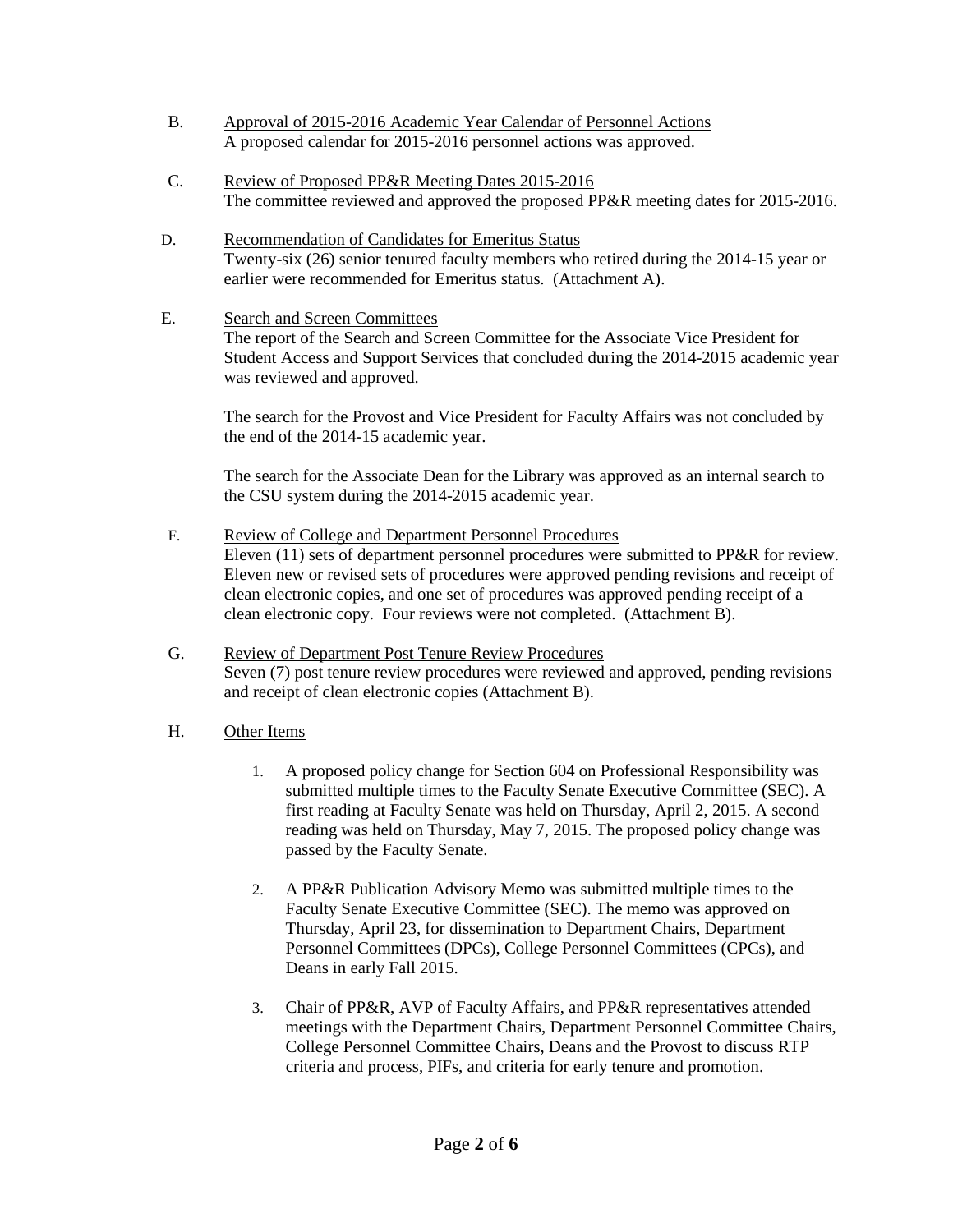4. "Guidelines for Developing/Revising Department and College Personnel

Procedures" document was reviewed and posted on the PP&R website. Copies of the guidelines were distributed to the departments that were renewing their procedures during the 2014-2015 academic year.

- 5. Two PP&R members were elected to serve on the Search and Screen Committee for the Provost and Vice President of Academic Affairs.
- 6. The Committee invited new members for "new member orientation" on May 13, 2015.

## K. Matters Pending for the 2015-2016 Academic Year

- 1. e-PIFs
- 2. Emeritus Status for Lecturers
- 3. Clarify 632.4.1 and 641.2.3 related to Service Credit and Publications
- 4. Review 10-day period in RTP process per Section 612.5.2.c.(2).(a).(iii) and 706.3.1.c
- 5. Review Section 622.3.1 related to Appointment and Evaluation of Designated Academic-Administrative and Administrative Employees
- 6. Review Section 621.4.1.b related to CPC evaluation of full-time Lecturers applying for tenure-track appointments
- 7. Review Section 621.4.2 related to Department Chair evaluation of full-time Lecturers
- 8. Review and revision of Search and Screen Manuals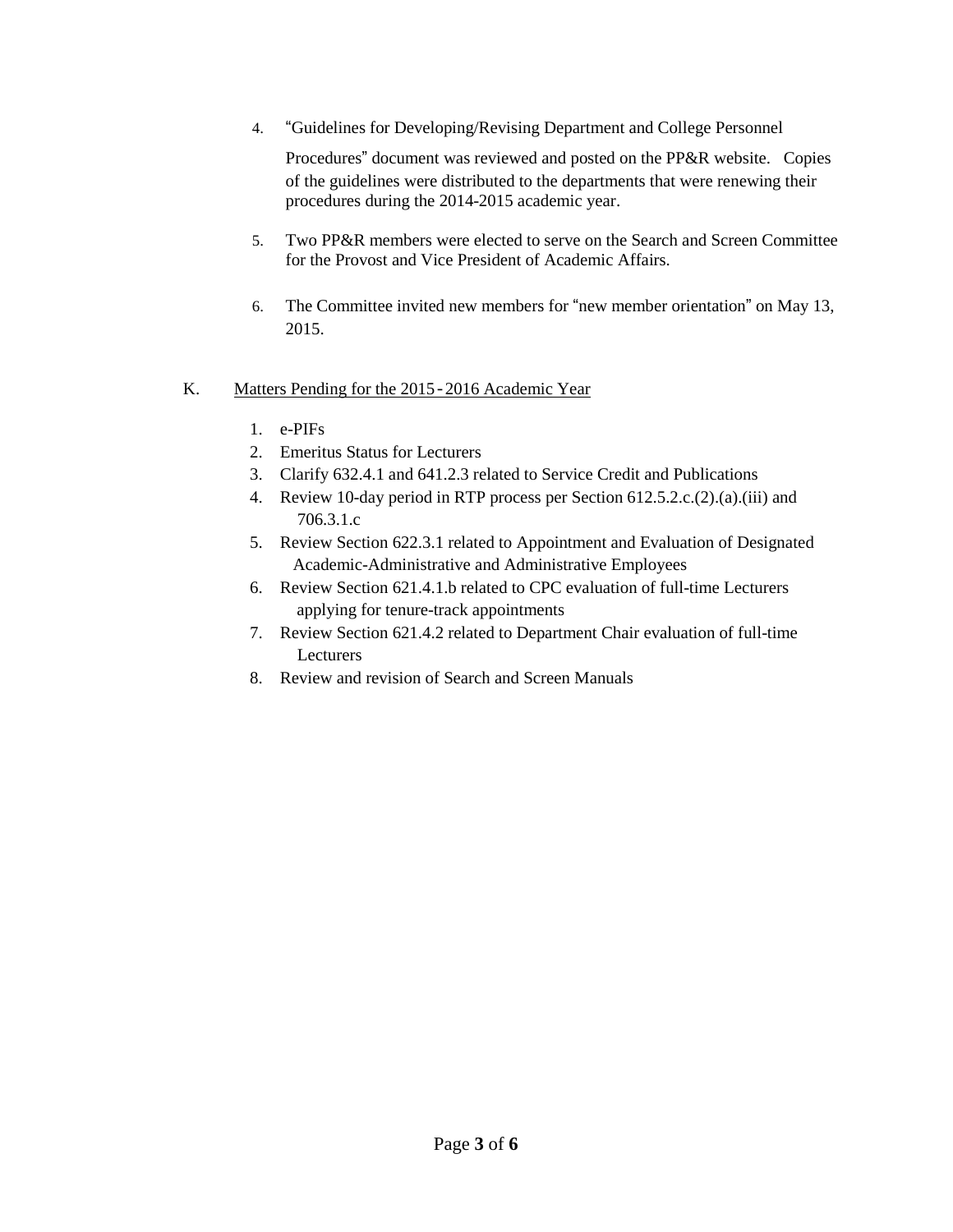## **EMERITI LIST 2014-15 Academic Year**

| <b>NAME</b>                     | <b>RANK</b> | <b>YEARS</b> | <b>DEPARTMENT</b>                                                |  |
|---------------------------------|-------------|--------------|------------------------------------------------------------------|--|
| Adams, John P.                  | Professor   | 1989-2015    | Modern & Classical Lang. & Literatures                           |  |
| Brown, Betty Ann                | Professor   | 1986-2015    | Art                                                              |  |
| Cook, Lynne                     | Professor   | 1980-2006    | <b>Special Education</b>                                         |  |
| Docan, Carol A.                 | Professor   | 1976-2015    | <b>Business Law</b>                                              |  |
| Eckmier, Janice A.              | Professor   | 1990-2014    | <b>Secondary Education</b>                                       |  |
| Ehrgott, Richard                | Professor   | 1988-2015    | Civil Engineering & Construction<br><b>Management Technology</b> |  |
| Fischbach, Ronald H.            | Professor   | 1969-2015    | <b>Health Sciences</b>                                           |  |
| Gadomski, Stephen A. Professor  |             | 1978-2015    | Civil Engineering & Construction<br><b>Management Technology</b> |  |
| Gray, Glen                      | Professor   | 1988-2015    | Accounting & Information Systems                                 |  |
| Grego, Peter                    | Professor   | 1984-2015    | Theatre                                                          |  |
| Hertzog, Hillary<br>*Posthumous | Professor   | 1998-2014    | <b>Elementary Education</b>                                      |  |
| Lee, Howard B.                  | Professor   | 1990-2015    | Psychology                                                       |  |
| Lussier, Virginia L.            | Professor   | 2002-2014    | <b>Political Science</b>                                         |  |
| Maddux, Thomas R.               | Professor   | 1969-2015    | History                                                          |  |
| Miller, David A.                | Professor   | 1981-2014    | Chemistry & Biochemistry                                         |  |
| Morgan, Shannon F.              | Professor   | 2000-2014    | Psychology                                                       |  |
| Okazaki, Carolyn                | SSP AR III  | 1990-2013    | <b>University Counseling Services</b>                            |  |
| Pellarolo, Sirena               | Professor   | 1999-2015    | Modern & Classical Lang. & Literatures                           |  |
| Ruiz, Raul                      | Professor   | 1972-2015    | Chicana/o Studies                                                |  |
| Shepherd-Look, Dee              | Professor   | 1970-2015    | Psychology                                                       |  |
| Squires, Richard L.             | Professor   | 1974-2015    | <b>Geological Sciences</b>                                       |  |
| Stout, Gary R.                  | Professor   | 1985-2015    | Accounting & Information Systems                                 |  |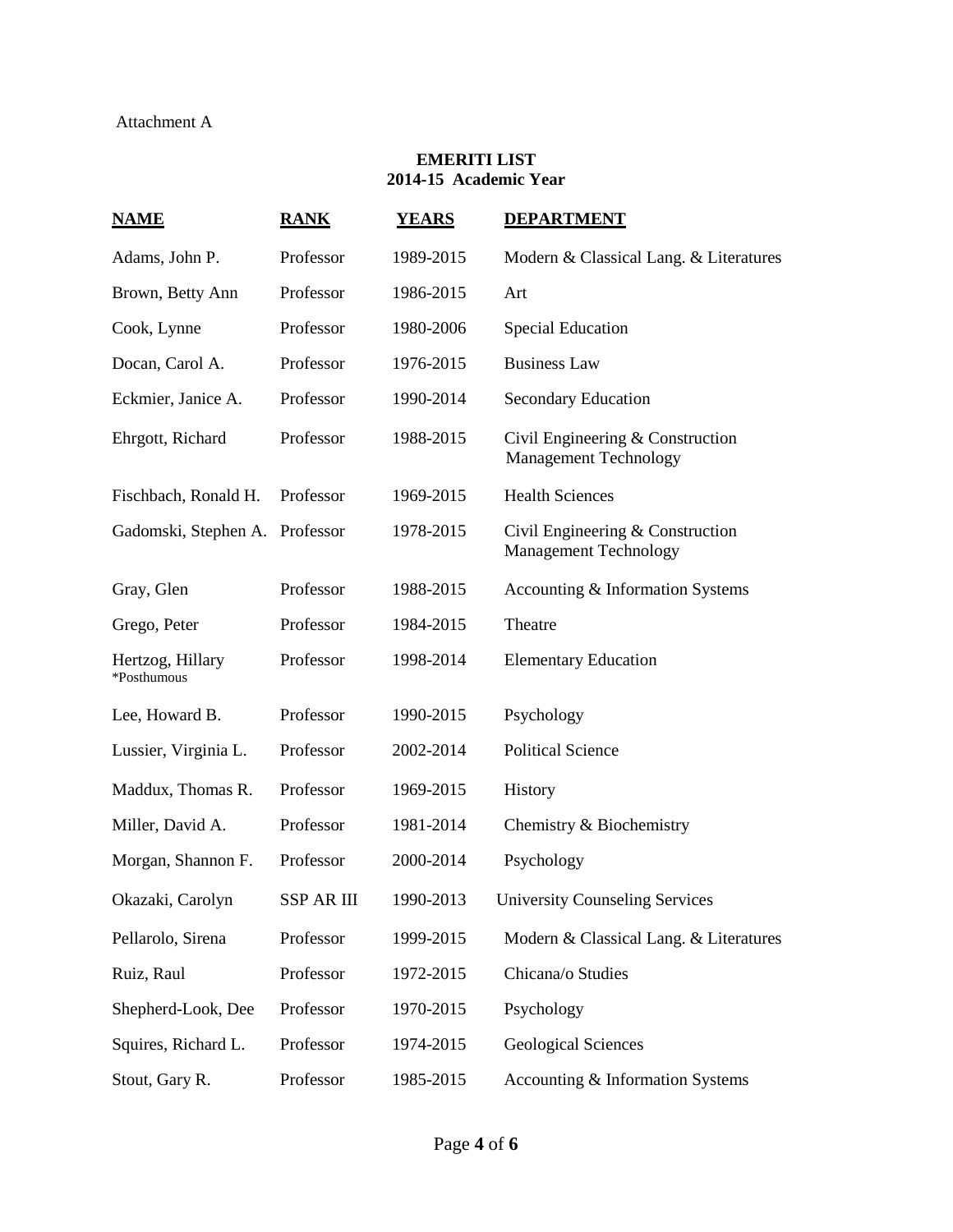| <b>NAME</b>                        | <b>RANK</b> | <b>YEARS</b> | <b>DEPARTMENT</b>           |
|------------------------------------|-------------|--------------|-----------------------------|
| Turner, Eugene J.                  | Professor   | 1975-2014    | Geography                   |
| Watkins, William                   | Professor   | 1969-2015    | <b>Mathematics</b>          |
| Willey, Temma M.                   | Professor   | 1982-2015    | Cinema & Television Arts    |
| Williams, Marilyn Joshua Professor |             | 2000-2015    | <b>Elementary Education</b> |